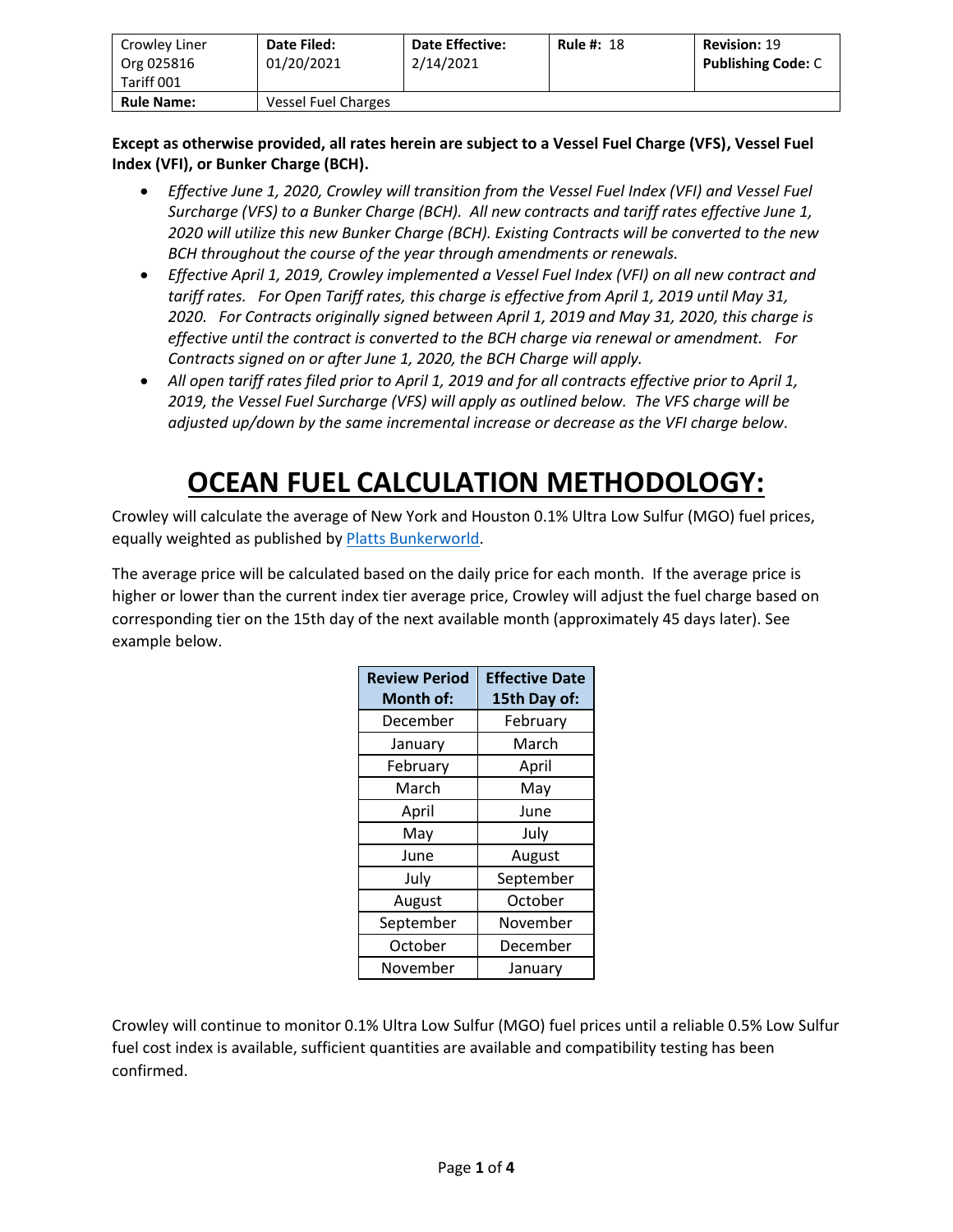| Crowley Liner<br>Org 025816<br>Tariff 001 | Date Filed:<br>01/20/2021 | <b>Date Effective:</b><br>2/14/2021 | <b>Rule #: 18</b> | <b>Revision: 19</b><br><b>Publishing Code: C</b> |
|-------------------------------------------|---------------------------|-------------------------------------|-------------------|--------------------------------------------------|
| <b>Rule Name:</b>                         | Vessel Fuel Charges       |                                     |                   |                                                  |

### **Bunker Charge (BCH)**

**Effective June 1, 2020, all tariff and contract rates will be subject to a Bunker Charge (BCH) as outlined below:**

- All shipments between U.S. and Latin America
- All shipments between U.S. and Caribbean Islands
- All shipments between Puerto Rico/USVI and Caribbean Islands
- All shipments between Puerto Rico/USVI and Latin America
- All shipments between non-U.S., non-Puerto Rico and non-USVI locations (Foreign-Foreign/Interport)
- All shipments to/from Cuba
- All shipments between Puerto Rico and Dominican Republic
- All shipments between Dominican Republic and USVI

|  | 20'Dry   20'RE   40'Dry   40'NOR   40'RE   45'Dry   45'RE   53'   NIT   VEH  |  |  |  |
|--|------------------------------------------------------------------------------|--|--|--|
|  | \$100   \$160   \$200   \$200   \$320   \$230   \$350   \$270   \$200   \$50 |  |  |  |

*BCH applies to all trade lanes except for between the U.S. and Puerto Rico, which can be found [here.](http://www.crowley.com/puerto-rico-vessel-fuel-index/)*

|              | <b>Price Range - Per</b><br><b>Metric Ton</b> |       | <b>BUNKER CHARGE TABLE</b> |                 |                |               |       |                  |         |            |                 |
|--------------|-----------------------------------------------|-------|----------------------------|-----------------|----------------|---------------|-------|------------------|---------|------------|-----------------|
| <b>Start</b> | <b>End</b>                                    | 20'   | <b>20' RE</b>              | 40 <sup>'</sup> | <b>40' NOR</b> | <b>40' RE</b> | 45'   | 45'<br><b>RE</b> | 53'     | <b>NIT</b> | <b>Vehicles</b> |
| \$0          | \$499                                         | \$100 | \$160                      | \$200           | \$200          | \$320         | \$230 | \$350            | \$270   | \$200      | \$50            |
| \$500        | \$549                                         | \$125 | \$200                      | \$250           | \$250          | \$400         | \$288 | \$438            | \$338   | \$250      | \$60            |
| \$550        | \$599                                         | \$150 | \$240                      | \$300           | \$300          | \$480         | \$346 | \$526            | \$406   | \$300      | \$70            |
| \$600        | \$649                                         | \$175 | \$280                      | \$350           | \$350          | \$560         | \$404 | \$614            | \$474   | \$350      | \$80            |
| \$650        | \$699                                         | \$200 | \$320                      | \$400           | \$400          | \$640         | \$462 | \$702            | \$542   | \$400      | \$90            |
| \$700        | \$749                                         | \$225 | \$360                      | \$450           | \$450          | \$720         | \$520 | \$790            | \$610   | \$450      | \$100           |
| \$750        | \$799                                         | \$250 | \$400                      | \$500           | \$500          | \$800         | \$578 | \$878            | \$678   | \$500      | \$110           |
| \$800        | \$849                                         | \$275 | \$440                      | \$550           | \$550          | \$880         | \$636 | \$966            | \$746   | \$550      | \$120           |
| \$850        | \$899                                         | \$300 | \$480                      | \$600           | \$600          | \$960         | \$694 | \$1,054          | \$814   | \$600      | \$130           |
| \$900        | \$949                                         | \$325 | \$520                      | \$650           | \$650          | \$1,040       | \$752 | \$1,142          | \$882   | \$650      | \$140           |
| \$950        | \$999                                         | \$350 | \$560                      | \$700           | \$700          | \$1,120       | \$810 | \$1,230          | \$950   | \$700      | \$150           |
| \$1,000      | \$1,049                                       | \$375 | \$600                      | \$750           | \$750          | \$1,200       | \$868 | \$1,318          | \$1,018 | \$750      | \$160           |

*\*\*Abbreviated scale. Will continue past \$1049*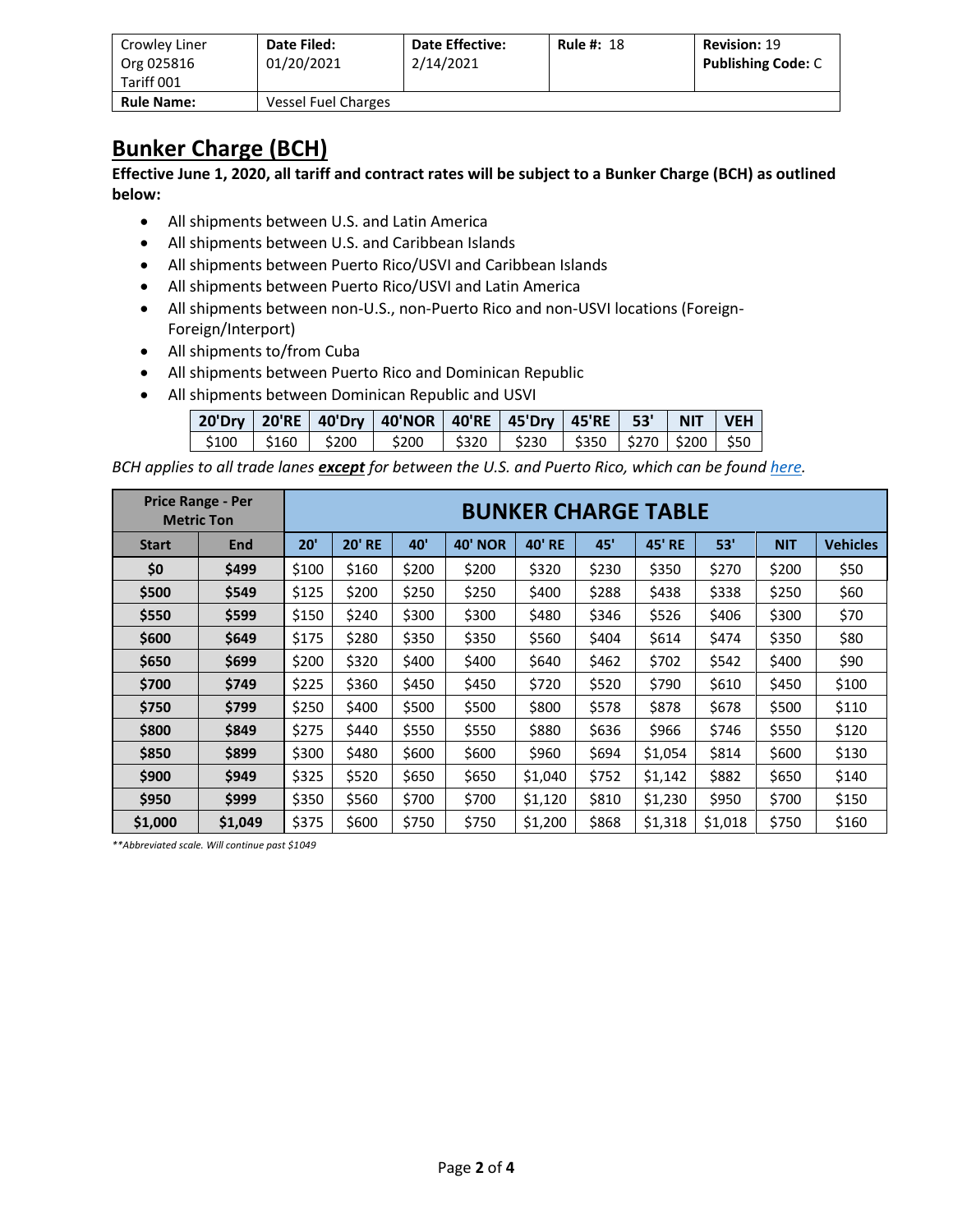| Crowley Liner<br>Org 025816<br>Tariff 001 | Date Filed:<br>01/20/2021 | <b>Date Effective:</b><br>2/14/2021 | <b>Rule #: 18</b> | <b>Revision: 19</b><br><b>Publishing Code: C</b> |
|-------------------------------------------|---------------------------|-------------------------------------|-------------------|--------------------------------------------------|
| <b>Rule Name:</b>                         | Vessel Fuel Charges       |                                     |                   |                                                  |

### **Vessel Fuel Index (VFI)**

**All tariff and contract rates will be subject to a Vessel Fuel Index (VFI) charge as outlined below:**

- All shipments between U.S. and Latin America
- All shipments between U.S. and Caribbean Islands
- All shipments between Puerto Rico/USVI and Caribbean Islands
- All shipments between Puerto Rico/USVI and Latin America
- All shipments between non-U.S., non-Puerto Rico and non-USVI locations (Foreign-Foreign/Interport)
- All shipments to/from Cuba
- All shipments between Puerto Rico and Dominican Republic
- All shipments between Dominican Republic and USVI

|  | 20'Dry   20'RE   40'Dry   40'NOR   40'RE   45'Dry   45'RE   53'   NIT   VEH  |  |  |  |
|--|------------------------------------------------------------------------------|--|--|--|
|  | \$325   \$438   \$650   \$650   \$875   \$734   \$979   \$864   \$650   \$88 |  |  |  |

*VFI applies to all trade lanes except for between the U.S. and Puerto Rico, which can be foun[d here.](http://www.crowley.com/puerto-rico-vessel-fuel-index/)*

|              | <b>Price Range - Per</b><br><b>Metric Ton</b> |       | <b>VESSEL FUEL INDEX TABLE</b> |         |                |               |         |               |         |            |                 |
|--------------|-----------------------------------------------|-------|--------------------------------|---------|----------------|---------------|---------|---------------|---------|------------|-----------------|
| <b>Start</b> | End                                           | 20'   | <b>20' RE</b>                  | 40'     | <b>40' NOR</b> | <b>40' RE</b> | 45'     | <b>45' RE</b> | 53'     | <b>NIT</b> | <b>Vehicles</b> |
| \$0          | \$499                                         | \$325 | \$438                          | \$650   | \$650          | \$875         | \$734   | \$979         | \$864   | \$650      | \$88            |
| \$500        | \$549                                         | \$350 | \$478                          | \$700   | \$700          | \$955         | \$792   | \$1,067       | \$932   | \$700      | \$98            |
| \$550        | \$599                                         | \$375 | \$518                          | \$750   | \$750          | \$1,035       | \$850   | \$1,155       | \$1,000 | \$750      | \$108           |
| \$600        | \$649                                         | \$400 | \$558                          | \$800   | \$800          | \$1,115       | \$908   | \$1,243       | \$1,068 | \$800      | \$118           |
| \$650        | \$699                                         | \$425 | \$598                          | \$850   | \$850          | \$1,195       | \$966   | \$1,331       | \$1,136 | \$850      | \$128           |
| \$700        | \$749                                         | \$450 | \$638                          | \$900   | \$900          | \$1,275       | \$1,024 | \$1,419       | \$1,204 | \$900      | \$138           |
| \$750        | \$799                                         | \$475 | \$678                          | \$950   | \$950          | \$1,355       | \$1,082 | \$1,507       | \$1,272 | \$950      | \$148           |
| \$800        | \$849                                         | \$500 | \$718                          | \$1,000 | \$1,000        | \$1,435       | \$1,140 | \$1,595       | \$1,340 | \$1,000    | \$158           |
| \$850        | \$899                                         | \$525 | \$758                          | \$1,050 | \$1,050        | \$1,515       | \$1,198 | \$1,683       | \$1,408 | \$1,050    | \$168           |
| \$900        | \$949                                         | \$550 | \$798                          | \$1,100 | \$1,100        | \$1,595       | \$1,256 | \$1,771       | \$1,476 | \$1,100    | \$178           |
| \$950        | \$999                                         | \$575 | \$838                          | \$1,150 | \$1,150        | \$1,675       | \$1,314 | \$1,859       | \$1,544 | \$1,150    | \$188           |
| \$1,000      | \$1,049                                       | \$600 | \$878                          | \$1,200 | \$1,200        | \$1,755       | \$1,372 | \$1,947       | \$1,612 | \$1,200    | \$198           |

*\*\*Abbreviated scale. Will continue past \$1049*